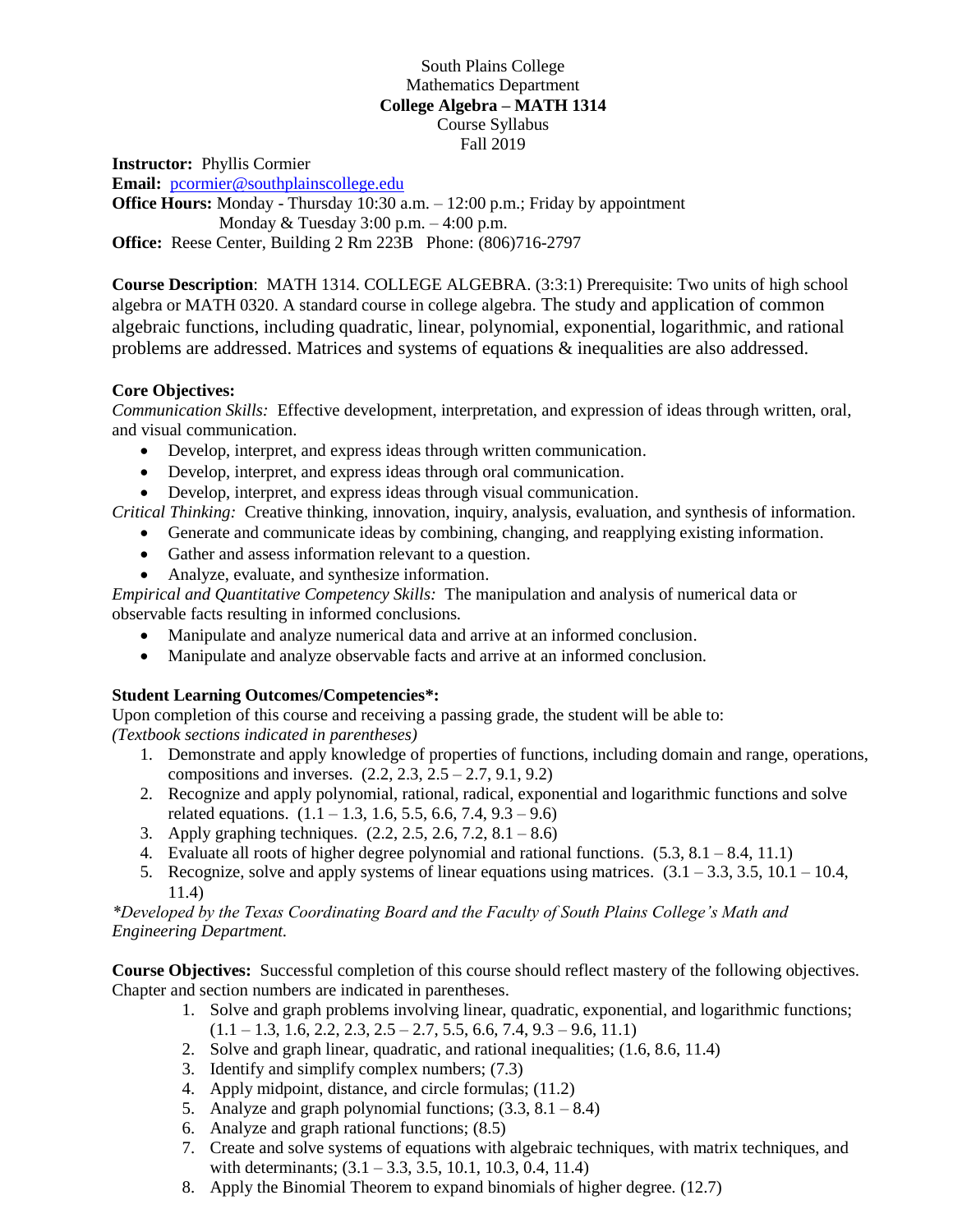**Textbook:** The textbook referenced in this course will be the following:

 Beecher, J., Penna, J., Johnson, B., and Bittinger, M., (2017). College Algebra with Intermediate Algebra: A Blended Course, 1<sup>st</sup> ed. Boston: Pearson. ISBN 978-0-13-455526-3.

You may also consider referencing

- Blitzer, R. (2017). College Algebra,  $7<sup>th</sup>$  ed. New Jersey: Pearson Prentice Hall. ISBN 978-0-134-46916-4. OR
- Blitzer, R. (2013). College Algebra, 6<sup>th</sup> ed. New Jersey: Pearson Prentice Hall. ISBN 978-0-321-78228-1.

**Attendance:** Attendance and effort are the most important activities for success in this course. Class attendance may be taken at any time during the class period, so please do not be late or leave early. You may be dropped from this course with a grade of X or F if you are absent four consecutive classes or if you exceed six absences throughout the semester. Be on time and silence any cell phones before entering the classroom.

**Assignments & Grading:** Homework assignments will be made at each class meeting. Quizzes may be administered at any time. Keep all class materials (notes, handouts, homework, quizzes, lab work and exams) organized in a notebook (3-ring binder). These materials are subject to be turned in for grading at any time. Please make certain all materials accompany you to each class meeting. Late assignments will be accepted for a reduced score. Daily work (homework, quizzes, lab work, notebook) will count for 20% of the final grade, while all exams count for 80% of the final grade. Expect four major exams (15% each) throughout the course and a cumulative final exam (20%) at the end of the course. Your final average in the course will determine the letter grade posted on your transcript. This grade is determined by the following scale: A (90-100%), B (80-89%), C (70-79%), D (60-69%), F (0-59%).

**Supplies:** You will need a scientific or graphing calculator, graph paper, and a 3-ring binder. Calculators on cell phones, TI-89, TI-92, or TI-Inspire calculators, or any other electronic devices will not be allowed during testing without permission from the instructor.

**Supplementary Course Information & Tutoring:** Blackboard is the online course management system that will be utilized for this course. This course syllabus, as well as any class handouts can be accessed through Blackboard. Login at [http://southplainscollege.blackboard.com.](http://southplainscollege.blackboard.com/) The user name and password should be the same as the Texan Connect and SPC email.

Free tutoring is available at the Reese Center in Building 2. Check Blackboard often for the latest tutoring schedule and course supplements (handouts, online practice quizzes, additional notes, sample problems for practice, etc.).

**Student Conduct:** You are expected to be respectful to others in the classroom. Please assist in maintaining a classroom environment conducive to learning. Any student disrupting the learning environment will be asked to leave and may be dropped from the course.

**Withdrawal Policy**: Students starting college for the first time in Fall 2007 or after may only receive six grades of W (grade received from a course dropped after the census date) from all Texas public colleges and universities attended. Grades of W in developmental courses or courses taken while in high school will not count in the six grades of W. After six grades of W are received, students must receive grades of A, B, C, D, or F in all courses. There are other exemptions from the six-drop limit and students should consult with a Counselor/Educational Planner before they drop courses to determine these exemptions. Students receiving financial aid must get in touch with the Financial Aid Office before withdrawing from a course. It is the student's responsibility to drop. If you plan to withdraw, please consult with the instructor immediately.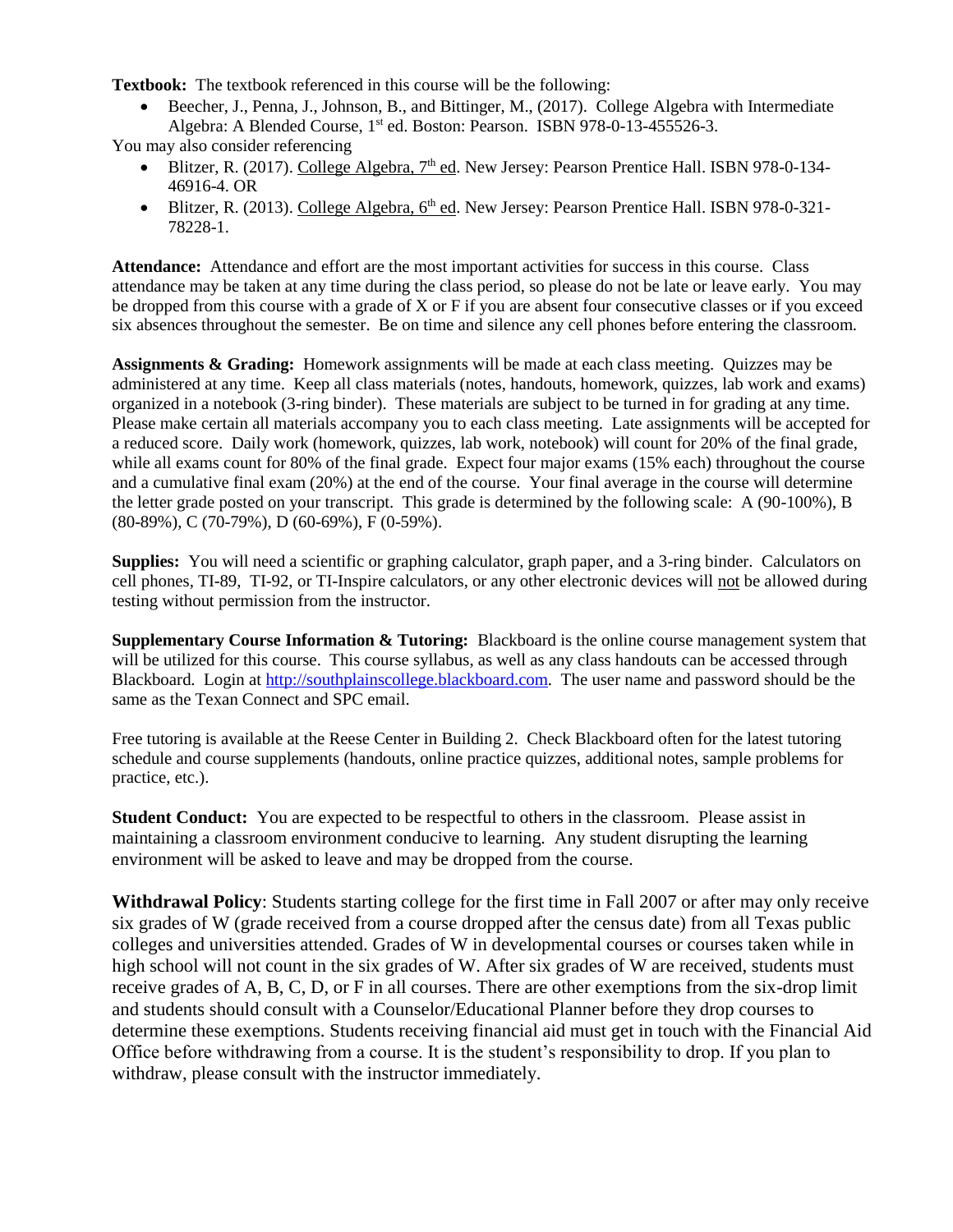**Disability:** Students with disabilities, including but not limited to physical, psychiatric, or learning disabilities, who wish to request accommodations in this class should notify the Disability Services Office early in the semester so that the appropriate arrangements may be made. In accordance with federal law, a student requesting accommodations must provide acceptable documentation of his/her disability. For more information, call or visit the Disability Services Office in the Student Health & Wellness Office, 806-716-2577 or Reese Center Building 8, 806-716-4675.

**Title IX Pregnancy Accommodations Statement** If you are pregnant, or have given birth within six months, Under Title IX you have a right to reasonable accommodations to help continue your education. To activate accommodations you must submit a Title IX pregnancy accommodations request, along with specific medical documentation, to the Director of Health and Wellness. Once approved, notification will be sent to the student and instructors. It is the student's responsibility to work with the instructor to arrange accommodations. Contact Crystal Gilster, Director of Health and Wellness at 806-716-2362 or email [cgilster@southplainscollege.edu](mailto:cgilster@southplainscollege.edu?subject=Title%20IX%20Pregnancy%20Accomodation) for assistance.

**Equal Opportunity:** South Plains College strives to accommodate the individual needs of all students in order to enhance their opportunities for success in the context of a comprehensive community college setting. It is the policy of South Plains College to offer all educational and employment opportunities without regard to race, color, national origin, religion, gender, disability or age.

**Sexual Misconduct**: It is important for you to know that all faculty members are mandated reporters of any incidents of sexual misconduct. That means that I cannot keep information about sexual misconduct confidential if you share that information with me. Dr. Lynne Cleavinger, the Director of Health & Wellness, can advise you confidentially as can any counselor in the Health & Wellness Center. They can also help you access other resources on campus and in the local community. You can reach Dr. Cleavinger at 716-2563 or lcleavinger@southplainscollege.edu or go by the Health and Wellness Center. You can schedule an appointment with a counselor by calling 716-2529.

**Diversity**: In this class, the teacher will establish and support an environment that values and nurtures individual and group differences and encourages engagement and interaction. Understanding and respecting multiple experiences and perspectives will serve to challenge and stimulate all of us to learn about others, about the larger world and about ourselves. By promoting diversity and intellectual exchange, we will not only mirror society as it is, but also model society as it should and can be.

**Campus Concealed Carry - Texas Senate Bill - 11** (Government Code 411.2031, et al.) authorizes the carrying of a concealed handgun in South Plains College buildings only by persons who have been issued and are in possession of a Texas License to Carry a Handgun. Qualified law enforcement officers or those who are otherwise authorized to carry a concealed handgun in the State of Texas are also permitted to do so. Pursuant to Penal Code (PC) 46.035 and South Plains College policy, license holders may not carry a concealed handgun in restricted locations. For a list of locations, please refer to the SPC policy at: [\(http://www.southplainscollege.edu/human\\_resources/policy\\_procedure/hhc.php\)](http://www.southplainscollege.edu/human_resources/policy_procedure/hhc.php).

Pursuant to PC 46.035, the open carrying of handguns is prohibited on all South Plains College campuses. Report violations to the College Police Department at 806-716-2396 or 9-1-1.